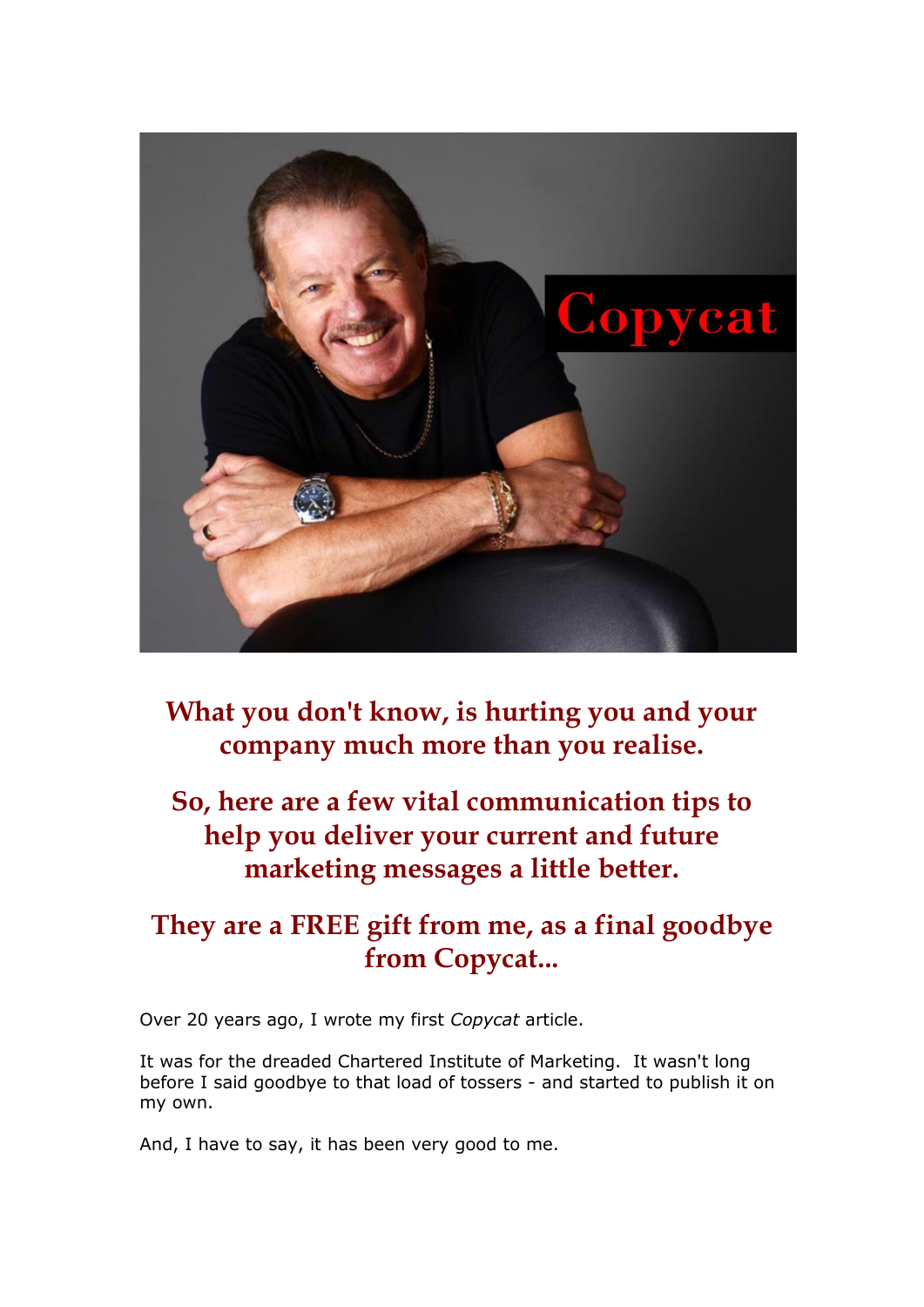In its way, it has been a brand ambassador and an excellent vehicle for me, to spread the word about the power of copy and how to write well.

This was how it started, all those years ago...

*'Copywriting for direct marketing is a specialist discipline.* 

*A lot of people think they can do it. Only a handful can.* 

*This is demonstrated graphically and annoyingly every morning when we open our mail, both at home and at work.* 

*I believe the standard of current DM copywriting is abysmal. It has never been worse. But, ironically enough, the rewards have never been greater.* 

*In contemporary direct marketing, it's all about words. They do the selling job. Not the pictures, the words. Seems to me that this is a secret that very few people recognise, let alone understand'.*

Well, over two decades later, nothing has changed at all, has it?

In fact, standards have dropped even further - and, there is something more concerning to those few of us around now, that really love this business - no one *cares*.

The art of effective communication is dead. That's official. I was at its funeral.

RIP effective communication. I'll see you soon and we'll have a few drinks together in the agency pub in the sky.

Perhaps we can invite Bill Jayme, David Ogilvy and Claude Hopkins. Maybe Bill Bernbach, John Caples and Vic Schwab. Ray Jutkins and Eugene Schwartz should be there, too. And, last but not least, my chums Roger Millington, George Smith and Herschell Gordon Lewis.

What a party that is going to be...

But there would be a great sadness in the air. Because those greats taught us how to communicate. But now, clearly, marketers have no interest in the wisdom they left - and as a result, do not communicate effectively in any media.

The greats would ask me, 'what happened?'

Sadly, I wouldn't have an answer for them. I'm as puzzled as they are. Because what those great people left for us, is priceless. What's more, it's as relevant today as it has always been.

So, why today's marketers ignore this incredible wisdom and don't study and test more, is just beyond my understanding. They would get so much better, if they did.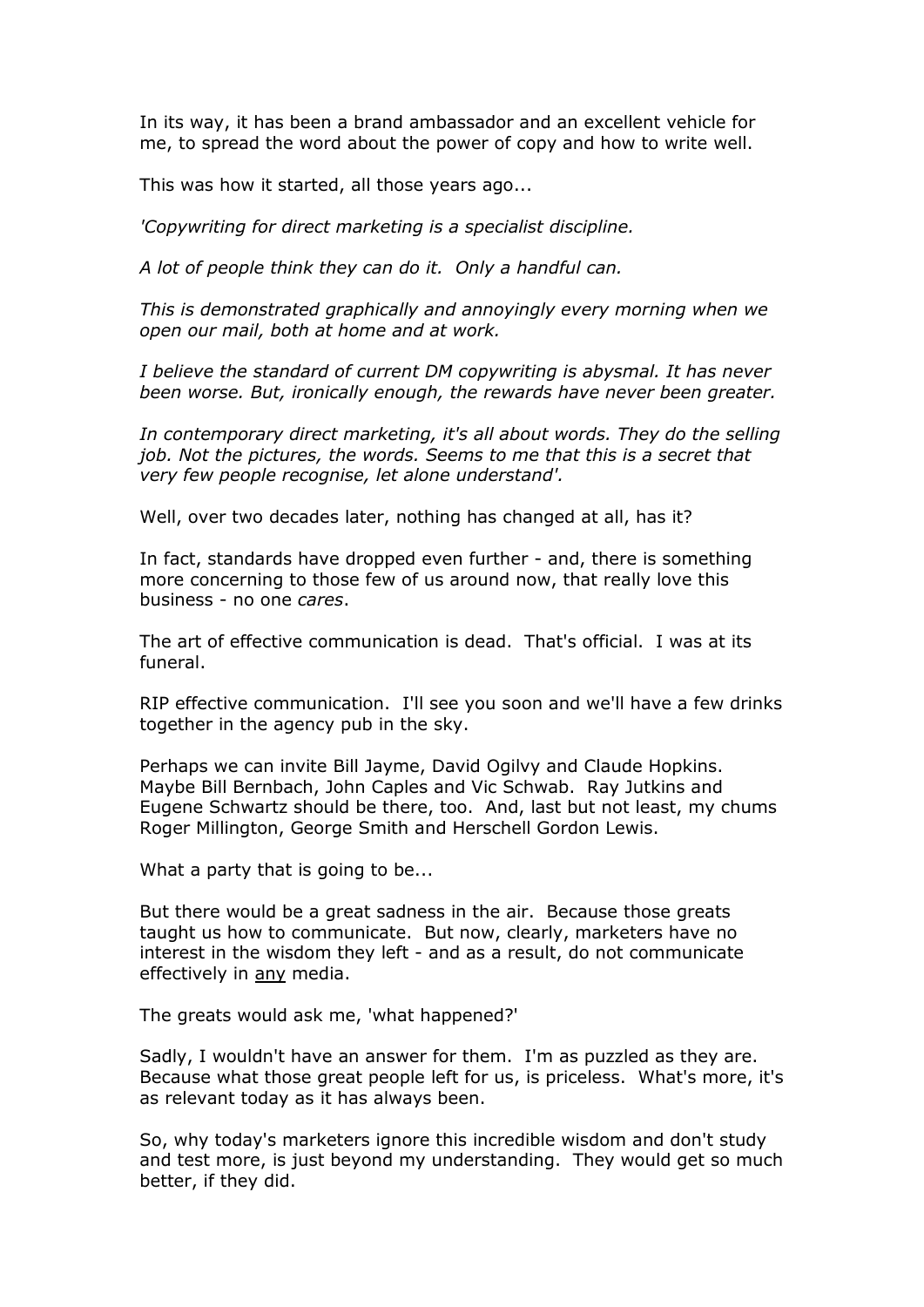This industry - my industry - is now a pale imitation of what it was. I don't recognise it anymore, or the people in it.

It's now a mess . Most of the greats are either dead, or sitting in a country pub, enjoying the wonders of retirement.

They got totally disillusioned with the business they once loved and helped to build. They couldn't wait to get out.

I can appreciate how they felt...

I remember the peerless Roger Millington saying to me during lunch around a year before he died*..."Andy, this business is fucked. Go and do something else..."*

So, here we go. The last Copycat you will ever be sent.

Unless of course, you tell me otherwise. But more of that, later...

GDPR demands it, you see*. (Well, not exactly, as this is a B2B email, so I could send it out to you, as it can be classed as being of 'legitimate interest'. In fact, given the current state of copy in all media, I would say it was of 'essential interest'!)*

But, I can't be arsed, to be honest. Because, I know, after May 25th, if I send it out as normal, I'm going to get annoying snowflakes writing to me, to tell me I am breaking the GDPR rules.

And as I wouldn't be, I know I would get very irritated by them, give them short shrift and tell them to go forth and multiply.

I can do that, I'm delighted to say. It's one of the hundreds of wonderful benefits of being an old ligger.

But, it would take time and it would change my mood.

As I seem to be in great demand for some inexplicable reason, I don't have a lot of time to spare these days - and because being in a good mood is important to me, I'm not going to bother.

So, the thousands of you that have subscribed to Copycat over the years and have had enjoyment and stimulation - filling my postbag with comments, observations - and, in the main - thanks - have now either got to opt in to Copycat again, or get inspiration from elsewhere.

They call it progress. Ho hum...

Anyway, let's get this article going. Because, we shouldn't be bothering ourselves with the future, because we have major problems to address, right here in the present. And it's the same old, same old...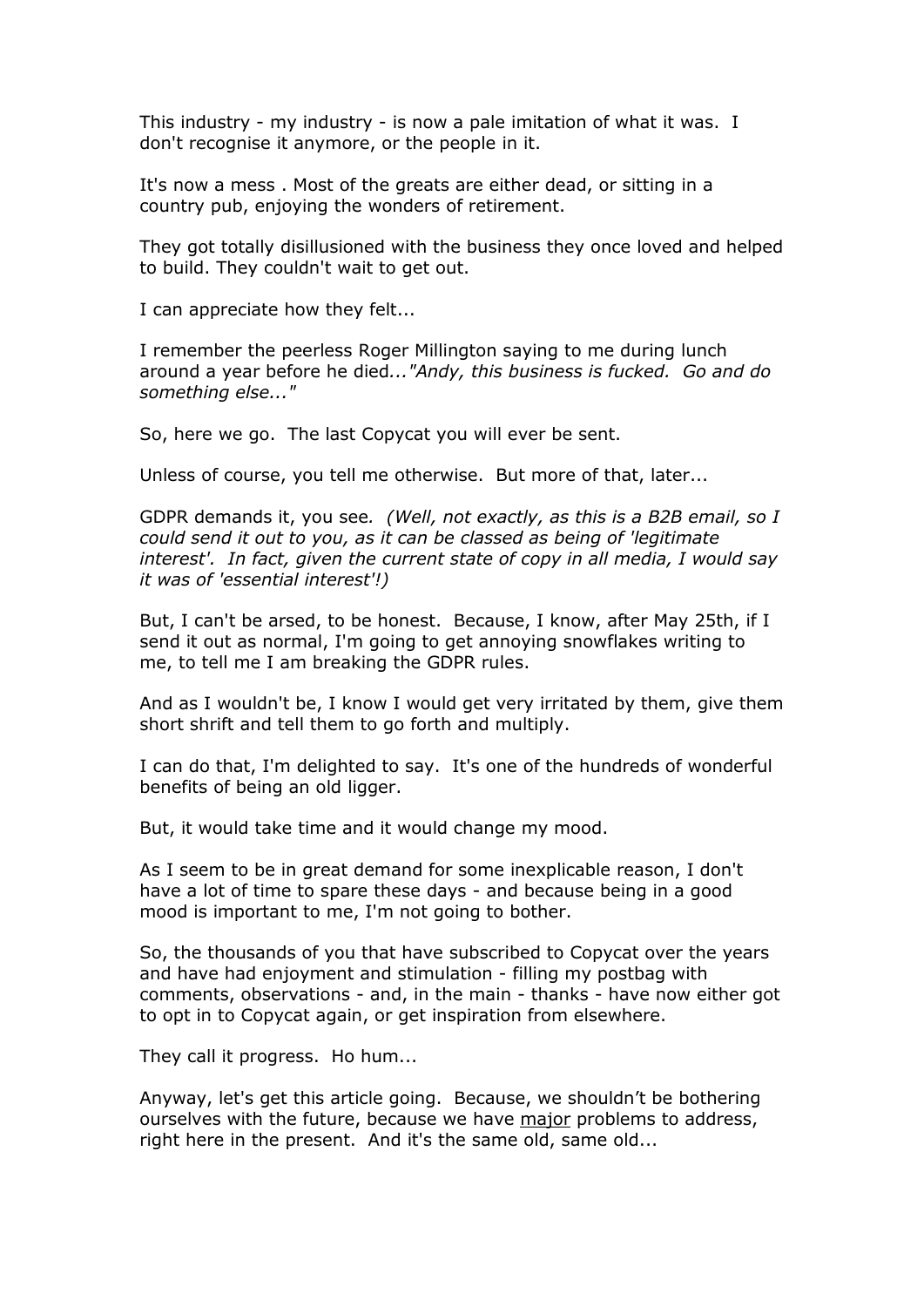Delivering our products and services to our targets, *effectively*, connecting, engaging, generating interest, response and purchase.

Yes, **a sale**. That's what it's all about, mes amis...

But to do that, you have to learn how to communicate better.

#### **If you can't communicate the major benefits of your products and services to your customers and prospects in an effective way, they will not buy them. And you will lose your job.**

But, as I said over two decades ago, it's a specialist skill. An art.

And not many people have it these days. Most don't even recognise it. The rest don't care.

Surely we should be discussing this vital area a lot more than we are? Bloody hell, people have even stopped talking properly to each other now.

We started to email instead of picking up the phone. That was bad enough. Now we use What's App or SMS. And in those messages, we don't worry about grammar or punctuation. So, no one can spell anymore. And punctuation - what's that?

Our industry is in trouble. Big trouble. ROI is under pressure like never before. But it's no surprise.

The customer is in control - and the customer knows it very well. Talk badly to them, or ineffectively, as most companies do these days - and your message will fail.

So, your copy has to work harder than ever before.

The recipients of your communication have not been waiting to hear from you. Quite the opposite, in fact.

They are not the slightest bit interested in you, your brand or your products. That is their mindset, when your letter drops on their mat, your email arrives in their inbox, or your ad is in their face. You are getting in the way of their day.

Accept it my friends, because it is the truth.

It's a communication mountain you have to climb.

And copy is key...

You must start creating and structuring your selling messages an awful lot better than you do now. And that, means understanding fundamental communication techniques.

How the whole ball of wax really works. Things like: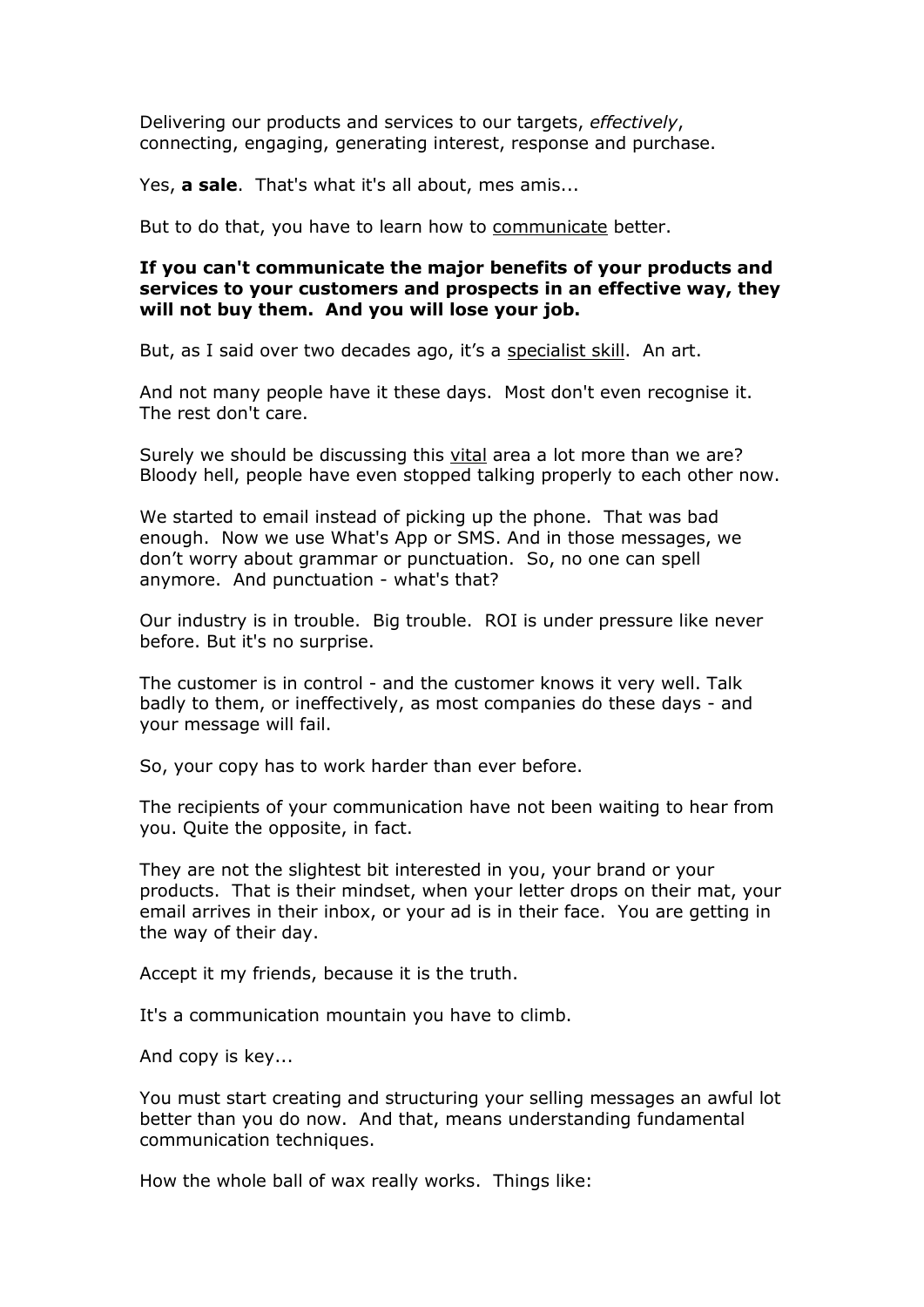- **How to create an ad that 'stops' readers.**
- **How to write an email that cuts through the morass.**
- **How to write copy that sells**
- **How to connect and engage.**
- **How to interest, persuade and reassure.**
- **And, how to generate a response…**

All these require huge amounts of skill, knowledge and technique. Do you and your team have them?

Obviously, I can't cover all of these subjects today, so, as this article is called '*Copycat'* - let's take a few minutes to concentrate on one of them.

## **How to write copy that** *sells* **- how to harness the enormous power of WORDS within your communication campaigns…**

You are going to have to do this, especially when you start to use direct mail again, when GDPR decimates your email databases. And your emails will also have to work much harder, because of less targets.

So, to help you, here are some absolutely essential and proven copy commandments. I have literally hundreds – but I've selected 10 goodies, picked at random, to talk about here:

## **1. You should always fire your biggest gun first - the headline and it MUST contain a benefit and a relevance to the reader. If it doesn't, then 9 out of 10 readers will stop reading your letter, email, ad or web page right there.**

How many times does this have to be said before the penny drops?

Every day, millions of pounds is wasted on ads that forget this vital commandment. Your offer must be in the headline. If it isn't, why should anyone read on?

The late, great, John Caples said:

*"What good is all the painstaking work on copy, if the headline isn't right? If the headline doesn't 'stop' people, the copy might just as well be written in Greek…"*

## **2. Don't write long rambling paragraphs. Especially the first one. Short and snappy is where it's at. Always has been. Always will be.**

Even when the headline of your letter or ad is a stopper, if your opening paragraph is too long and daunting, 99% of your readers will leave right there.

You have to get the reader into the communication *quickly*. A big block of copy in the first paragraph is a total turn-off. (And in any paragraph, by the way...)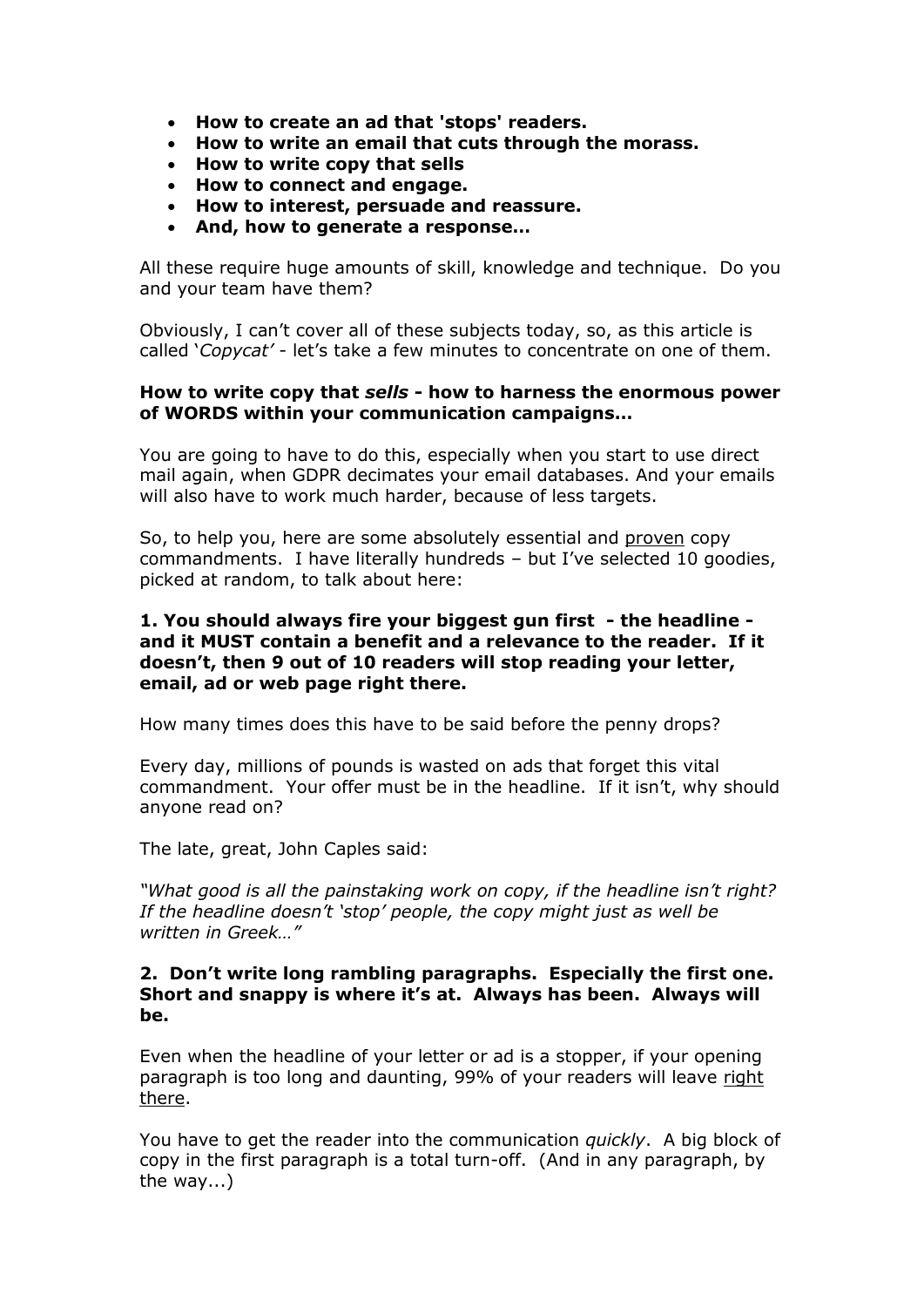## **3. To write effective sales copy, you need to write like you talk. Let your words flow easily and with a natural rhythm. Great communications, when read aloud, sound just like a friend talking to you.**

That's exactly why this copy approach works. Because its warmth and connectivity at reader level, disarms the reader and makes the selling approach more effective.

Here's what the greatest man this industry has ever - and will ever produce - David Ogilvy - said on the subject.

*"I don't know the rules of grammar. If you're trying to persuade people to do something or buy something, it seems to me that you should use their language. The language they use every day. The language in which they think…"* 

## **4. Marketing and advertising is about SELLING. Don't ever forget that.**

But so, so many do. These days, pedestrian copy rules.

As I have said many times in this column, don't try and be subtle or clever – or try to entertain. That's not the objective. The objective is to SELL.

As Drayton once said: *"Your communication is not written as an artistic endeavour. It is written to build your business…"*

## **5. The 4 bases of success in contemporary copywriting are: (a) Connectivity (b) Clarity (c) Benefit (d) Verisimilitude**

(a) Latest figures suggest that you have 2.8 seconds to convince your reader. That's how long people take to decide whether or not to read your copy. (It's pretty much the same with ads too, perhaps slightly less. If you don't believe me, just watch someone reading the morning paper…)

It is even less for an email. (Now, if that fact doesn't focus your mind when you're preparing your next draft, you are in the wrong business).

(b) You have to be clear. If your copy is muddy and confusing, the reader will not read on and they'll leave the communication. They will not return.

(c) People want to know the benefits of your product or service, not the features. Because that's what they buy.

(d) The appearance of truth. Does it look the part? Sound the part? And feel the part? If it doesn't, people will not believe what you are saying.

Once a reader spots an inconsistency, or has reason to doubt something, they're out of the communication in a heartbeat. And they will not return.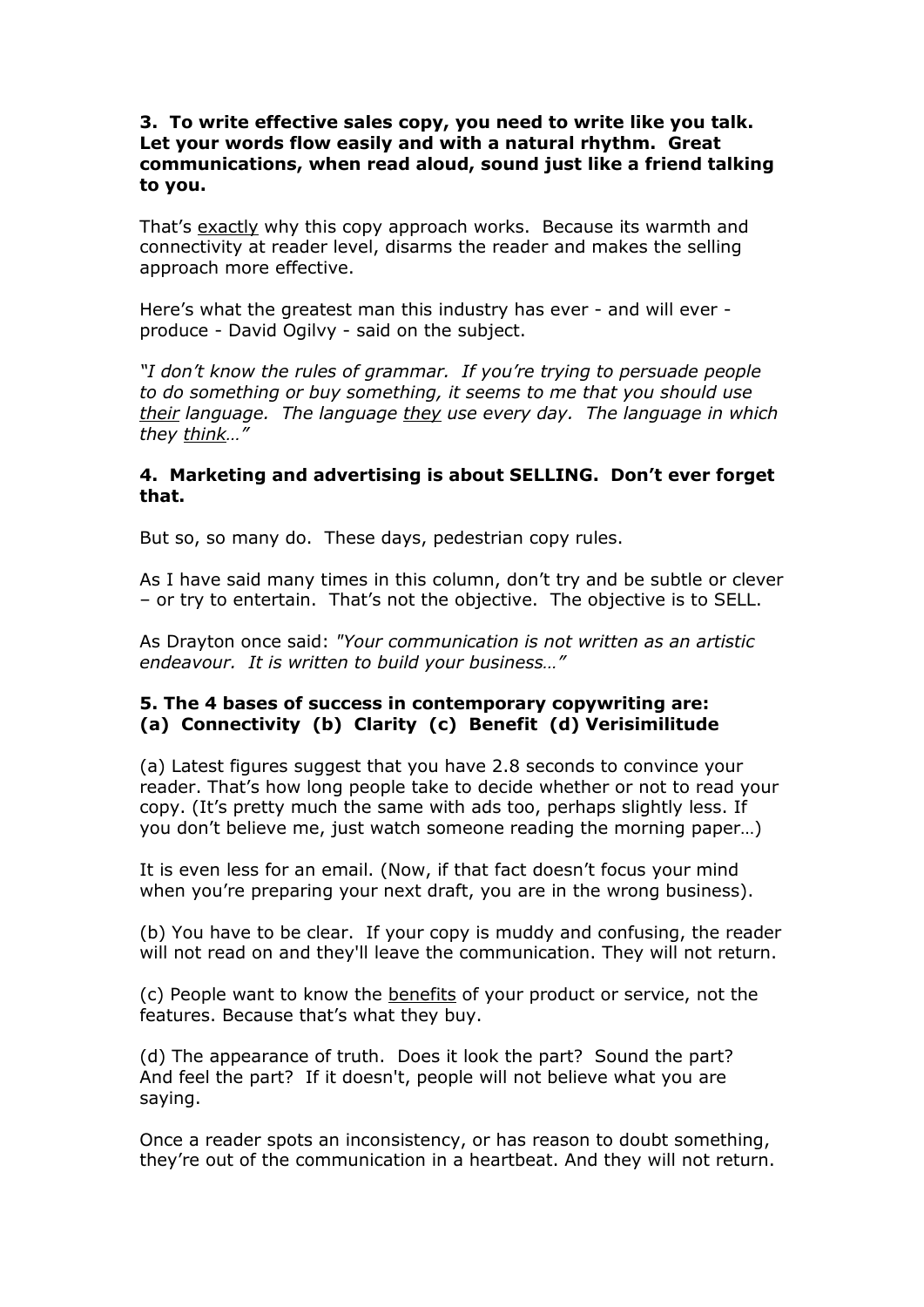## **6. Five totally useless words you should never use in your sales copy: (a) Quality (b) Value (c) Service (d) Caring (e) Integrity**

These are all neutral words that have absolutely no place in selling copy.

When we read these words, our eyes glaze over. They make no impression on us whatsoever. Everyone offers quality and value. All offer great service.

Everyone cares. Integrity is a given. Those of us in the real world, know this is total bollocks. Very few companies offer anything of the sort.

Quite the opposite, in fact. Everyone of those 5 words can be replaced with something more meaningful.

Think about it…

## **7. If there is no offer - there will be no SALE. More important than ever, now.**

Give them something. If you don't, they'll go to someone who does.

It doesn't have to be 50% OFF. It could be added value – like a gift or FREE delivery or a million other things. But there has to be something of value.

Ignore this at your peril.

## **8. Don't have dinosaur views about long copy. It's not about long or short. It's about interesting or uninteresting.**

Get your head out from up your wotsit and start testing. Then you will know.

If you take 2 pages to write something that should be on one page – you will lose the reader because you'll be rambling. If you need 2 pages to sell something and you cram it on one, your layout will be unattractive and you'll lose them as well.

Retailers know, that the longer they can keep you in the store, the more you are likely to buy. It's the same with professional copywriters. We know that the longer our copy can hold and interest the reader, the more chance we have of getting a result.

#### **9. Don't forget the vital importance of effective punctuation. Commas, dashes, colons, underlines, parentheses and others are all essential weapons for the knowledgeable writer.**

This is absolutely essential. Good use of punctuation allows the writer to control the pace of the selling delivery. The pros have known this for decades.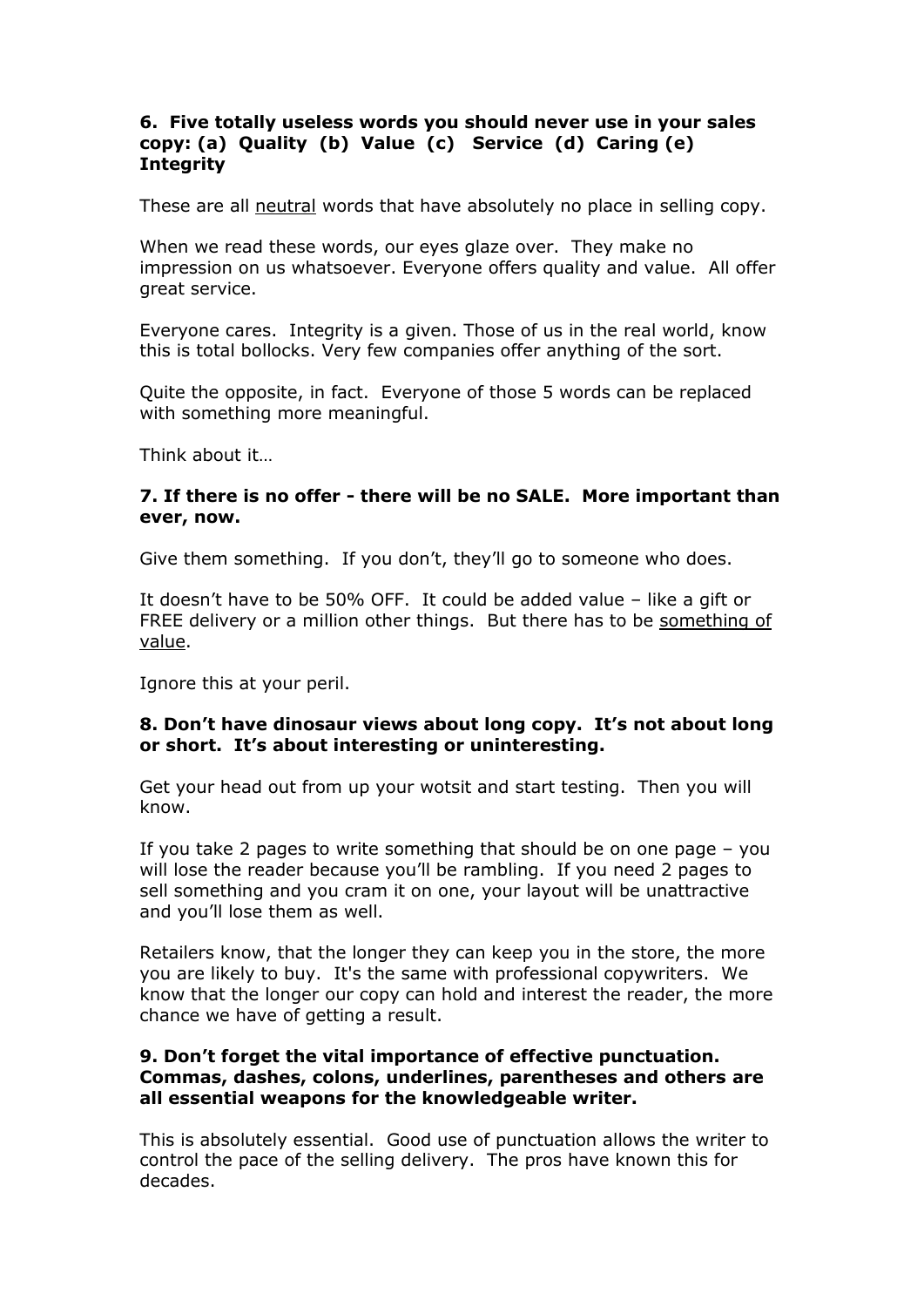What I see these days, is beyond a joke. It has got much worse over the years. Every day, I see three line (and more) sentences without any punctuation at all. And don't get me going on grammar...

## **10. The most important word in the copywriter's armoury is YOU. The second one is FREE. This will never change until the world stops turning.**

Do you know some people are still afraid of FREE?

I still have conversations about it. "Could damage our brand" "Not our image". And other crap like that.

These are the same cretins who want to spend 75% of the message delivery talking about who they are, how long they've been in business and how many of this and that they have - and other useless stuff.

When they should instead be telling the reader, the benefits that he or she will enjoy as a result of all these things.

A *massive* difference.

OK playmates, I'm nearly done.

Some final advice before I go...

Don't run your marketing by the seat of your pants. Work out your copy strategy before you start. Base it on three words – benefit, benefit, benefit…and always look at it from the recipient's point of view, not from your company's.

To get attention with your selling copy, you must make the offer and benefit(s) so powerful, so unusual, so relevant - or so dynamically dominating - that the reader is captured at once and will want to read on, without being aware of being influenced to do so.

But, don't stop after telling people about the benefits of your product or service. Also tell them what they'll miss if they don't buy it.

The fear of loss is always more powerful than the promise of gain.

In summary, here are a few tips that will do you no harm in your search for extra performance from your copy. Print this out and put it over your desk. It is timeless advice...

- **1. Think before you write**
- **2. Offer benefit, benefit, benefit**
- **3. Have a powerful offer in your headline**
- **4. Have a strong opening paragraph**
- **5. Write short sentences**
- **6. Keep the copy flowing**
- **7. Make it easy for people to respond**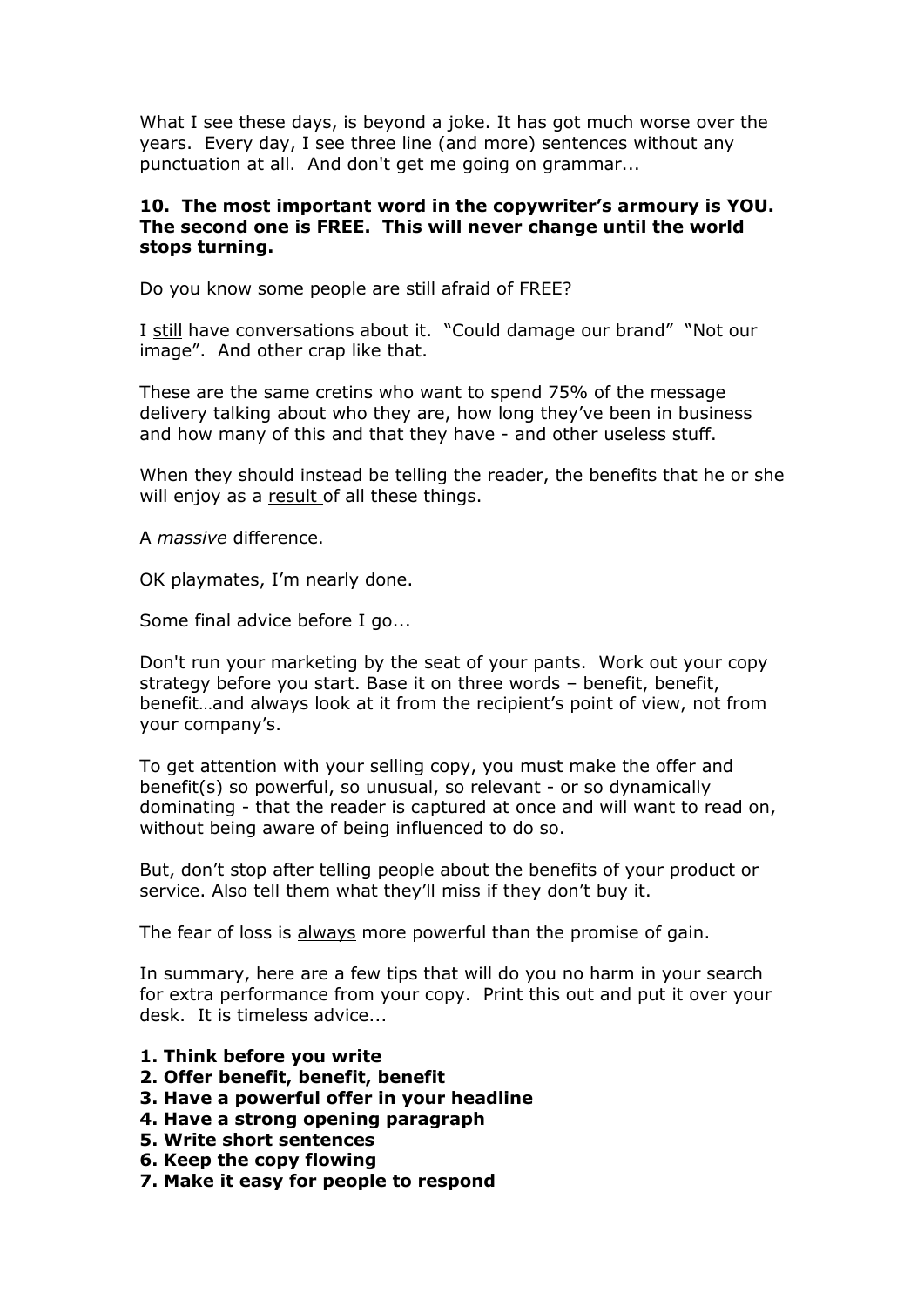Oh yes, I nearly forgot. I must share this with you before I finally leave...

I had an intriguing conversation a few years ago with someone who actually responded to a hugely successful direct mail pack that we created for Time Out London.

I asked him to share with us, the sequence from the time the direct mail pack arrived through his door…

*"Well, the message on the outer envelope got my attention. Then, the headline of the letter offered me a stunning benefit and was relevant to me. So, It continued my interest. That interest carried me into the copy.*

*The first paragraph continued to hold me and promised me even more. The second paragraph started to convince me….*

*Then something very strange happened. The following minute or so seemed to move very quickly - and the next thing I knew, I was on the telephone ordering the product…"*

*That's* how to do it.

And it shows you what can - and will - happen when a good professionally written communication with a strong and relevant offer and an easy call to action, is put in front of a targeted individual.

Is your current copy good enough to do that? If it isn't, call me. I will make it so...

OK. So, how do you get Copycat in the future? Simple. Email me and tell me you would like to continue to receive it.

You can either just respond to this email, with the subject line **'Copycat, Yes, please'** or send me a separate email when you feel like it.

Or, of course, if you feel in a good communicative mood, you could drop me a line and tell me how you are and how life is treating you.

I'd love to hear from you.

Keep the faith